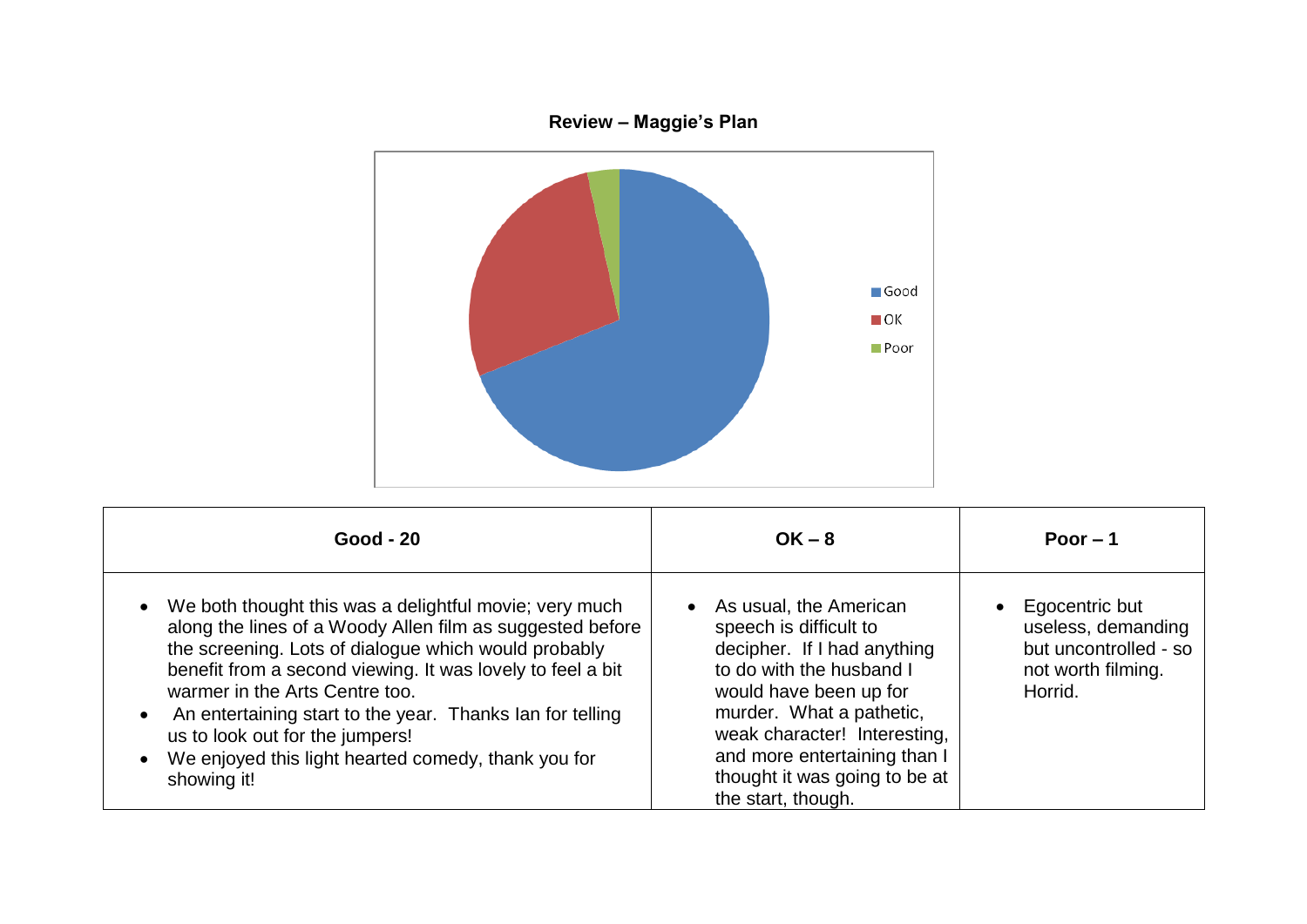- Enjoyable, comic and well-acted, especially by the two women, Greta and Georgette whose changing relationship was one of the many evolving strands. I liked the final scene - suddenly Pickleman's time had come, but wonder if others would think it too much of a flippant cop-out!
- Really enjoyed it. It was very Allen-esque: neurotic New York academics and their dysfunctional love lives. Wallace Shawn was in "Manhattan" as Diane Keaton's ex Jeremiah and in "Maggie's Plan" as Kliegler, the man chairing the Q and A who couldn't get a word in edgeways. Greta Gerwig very engaging actor – but slightly disappointed Julianne Moore is beginning to show her age.
- Quirky and unusual plot with great performances from all the leads AND all the minor characters (especially the kids!). Woody Allen is the master of overanalytical selfobsessive characters but these were a pretty close second!
- Really enjoyed the film and agree Woody Allen style only disappointed that the sound quality was poor.
- Enjoyable in a lighthearted way. For once I was able to understand what they were saying in an American film. Interesting that Maggie was wearing the same clothes I wore in the 1970s!
- Great film to start the New Year. A shame the credits got cut at the end, some of us like to see them; hopefully not the start of a trend!
- We both enjoyed the film after initially being ambivalent about it. Nice to come out with a smile.
- Between Good and Ok. Entertaining but not outstanding. However it was a good choice as a feel-good movie on a
- It turned out to be better than suggested by synopsis. A lot of mumbling so dialogue not appreciated.
- I got bored with it towards the end and thought the story was a bit silly really.
- Ok rather than great. Rather irritating heroine and cardboard cutout male figures. But funny at times and wanted to find out how it ended.
- There is a programme on television called pointless, a good description!! Well acted in part, but often hard to understand American accent.
- Between Good and Ok. Entertaining but not outstanding. However it was a good choice as a feel-good movie on a gloomy January evening. Well done committee.